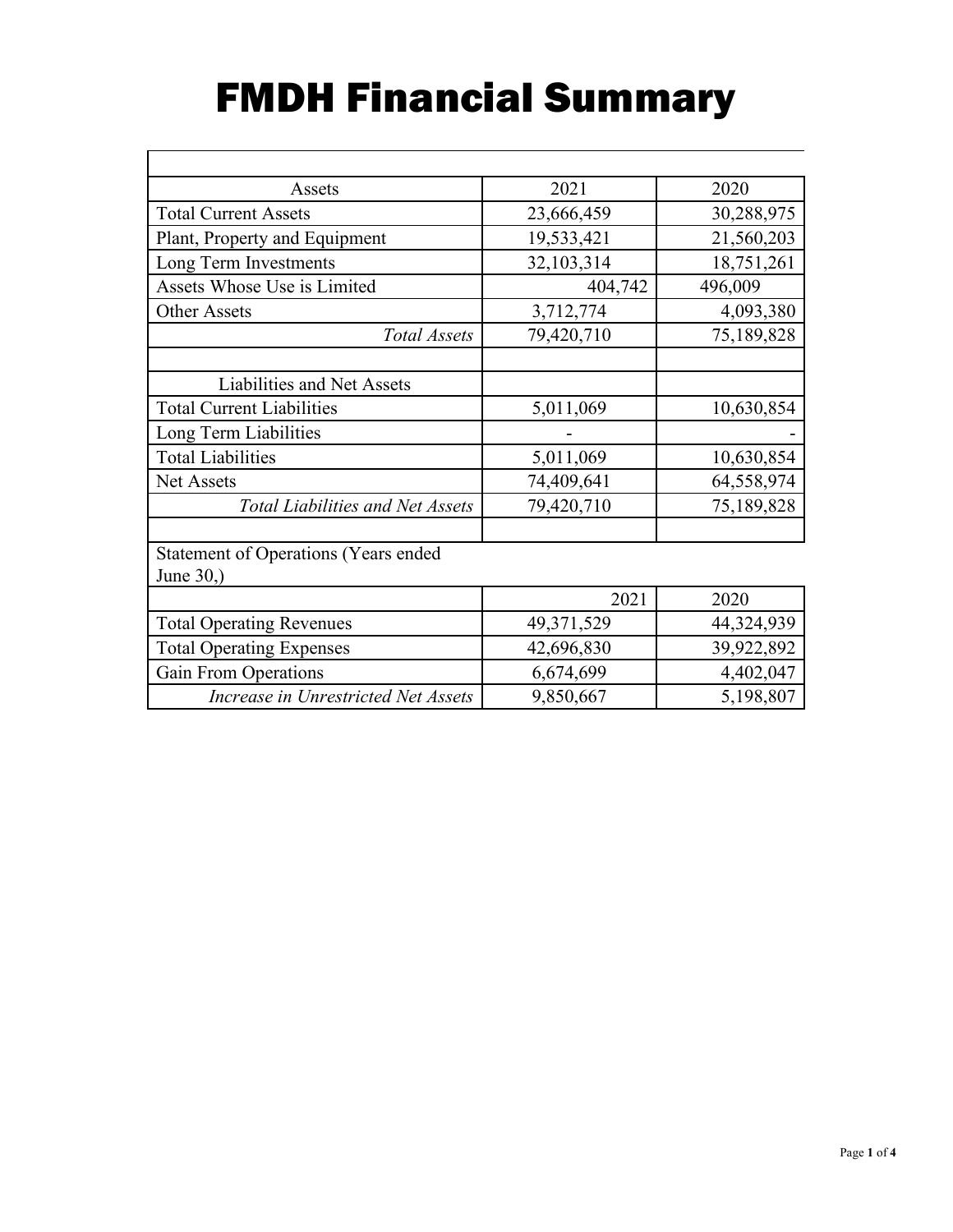# Foundation Financial Summary

2021 proved to be another humbling year at the FMDH Foundation. In June, we gifted \$24,000 in medical scholarships to the following students:

- Chloe Koessl Baker Scholarship
- Kerry Hoffman Baker Scholarship
- Trevor Toavs Winderl Scholarship
- Brooke Westby Guenther Scholarship
- Tanner Overby Baker Scholarship
- JoLynn Reyling Winderl Scholarship
- Micah Tweten Marks Nursing Scholarship
- Erika Hanson Enkerud Nursing Scholarship
- Amanda Skolrud Heckner Scholarship
- Megan Fast Berge Scholarship
- Madison Knodel Beck Scholarship\*
- Sophia Koessl Terry Nursing Scholarship\*
- Alexus Nistler Heckner Scholarship\*
- Ellie Page Beck Scholarship\*

Since 1986, we have given over \$300,000 in scholarships. With the unwavering support of our donors, the scholarships program will continue to help those financially who dream of a medical degree. In July, we were deeply thankful for the donation of \$50,000 from Audrey and Gerald Feda's estate. The Fedas were an integral part of the creation and longevity of the Foundation. We were also blessed with a generous gift of stock from Judy Saindon, another friend of the Foundation.

Along with supporting our students, the Foundation also gifted help for the purchase of a new ambulance for Hinsdale EMTs, an electric lift for Milk River Inc., Lateral Trainer and EKG for Cardiac Rehab, staircase for Physical Therapy, and a Bladder Scanner for FMDH.

This year we were excited to host our golf tournament once again where we raised over \$15,000. With COVID ticking back up towards the end of the year we ended up hosting our 'A Cut Above the Rest' event at Baker's Jewelry. We, like most, are learning to adapt when it's for the safety of our community. We were still able to raise nearly \$14,000, and Carly Rush was our lucky winner! Our annual Tree of Life raised over \$13,000 and we were able to give a little over \$3,000 to our four ambulance services through the Markle's Ambulance Fund.

 Even though 2021 still had some bumps, the Foundation had a good year and continues to help your loved ones. Thank you all for supporting the Foundation and its mission *to provide financial support to FMDH and other medically needed projects in Valley County, ensuring that the medical services provided are of the highest quality.* Needless to say, none of this would be possible without the support of all of you and so many others over the years. Join us in 2022 for another great year.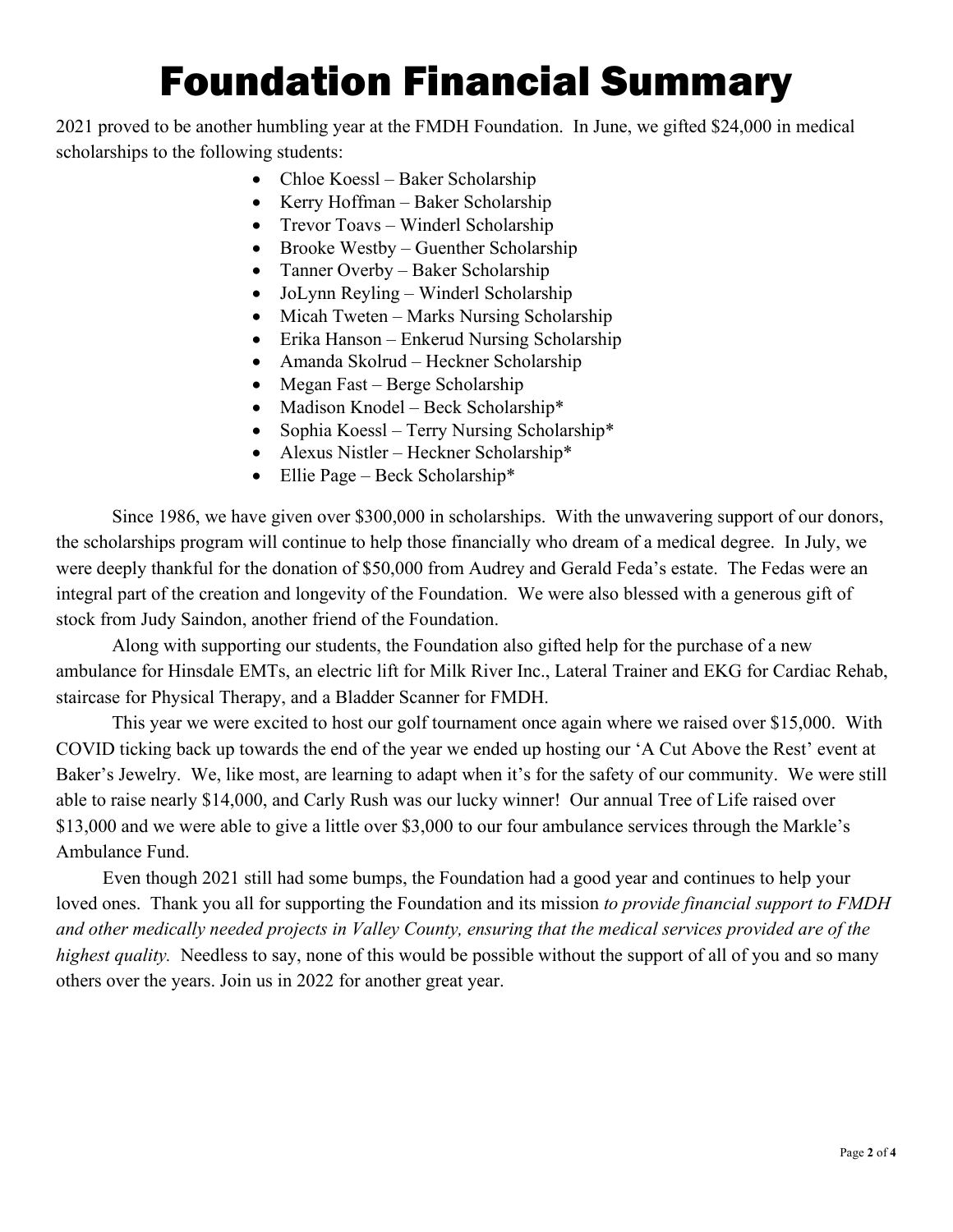# **FMDH Foundation Provides Funding for Medical Equipment:**

New Ambulance for Hinsdale:

Pictured from L-R: Keith Beil, Erika Hartsock, Gregg Hunter, Jamie Mix, Dorothy Jensen, & Heidi McColly





EKG machine for FMDH Cardiac Rehabilitation: Pictured L-R: Kim Monson and Ashley Markle, RN

## **Friends of the Foundation, Gerald Feda and Judy Saindon**



We will miss their friendship, but never forget their generosity. As some of the core Foundation supporters, we will honor what their gift is intended to do: continue to make sure Valley County has the best rural healthcare available so your loved ones get the care they deserve.